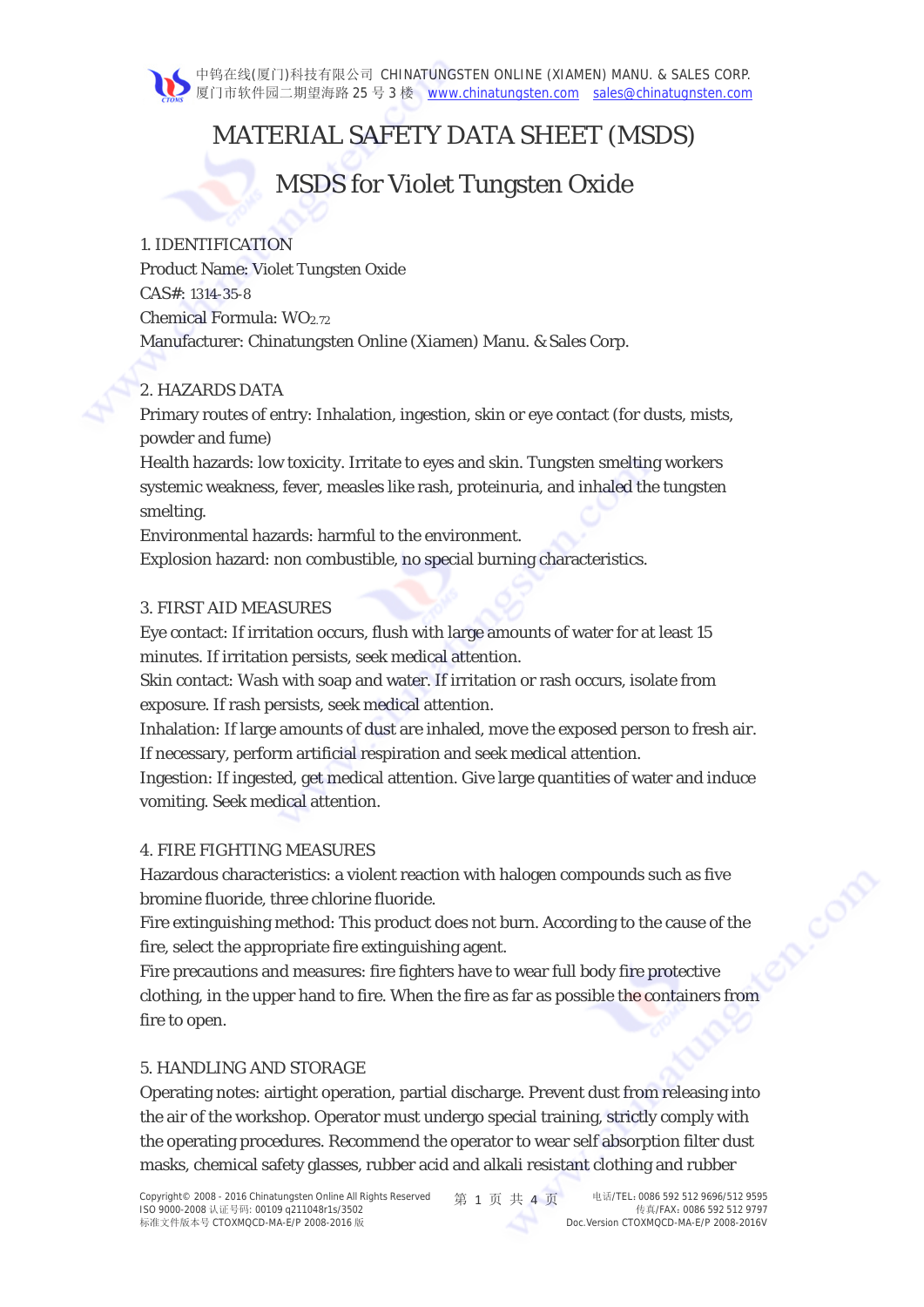gloves. Avoid producing dust. Avoid contact with five bromine fluoride, three chlorine fluoride. Emergency handling equipment equipped with leakage. Empty containers may contain harmful substances.

Storage note: store in a cool, ventilated warehouse. Away from the fire, heat source. Keep out of direct sunlight. Should be stored separately with the five bromine fluoride, three fluoride chlorine, avoid by all means. The storage area should be equipped with appropriate material containing leakage.

#### 6. EXPOSURE CONTROLS, PERSONAL PROTECTION

Monitoring methods: potassium thiocyanate spectrophotometric method.

Engineering control: closed operation, local exhaust.

Respiratory protection: dust concentration in the air exceeds the standard, you must wear a filter type dust respirator. Emergency rescue or evacuation, should wear air breathing apparatus.

Eye protection: wear chemical safety goggles.

Body protection: wear rubber acid and alkali resistant clothing.

Hand protection: wear rubber gloves.

Other protection: No smoking, eating and drinking water. Wash their hands before meals. Work finished, shower and change. Maintain good hygiene practices.

## 7. PHYSICAL AND CHEMICAL PROPERTIES

Physical state and appearance: blue crystalline powder. pH (1% soln/water): Not available.

Boiling Point(℃): 1473.

Melting Point(℃): 1837.

Critical Temperature: Not available.

Specific Gravity:  $7.16$  (Water = 1)

Vapor Pressure: Not applicable.

Vapor Density: Not available.

Volatility: Not available.

Solubility: insoluble in water, soluble in alkali, slightly soluble in acid. Main uses: used in the preparation of tungsten and its compounds.

## 8. STABILITY AND REACTIVITY

Stability: stability Forbidden complex: five fluorinated bromine, three chlorine fluoride. Polymerization hazard: no polymerization Decomposition products: harmful toxic gases.

9. TOXICOLOGICAL INFORMATION LD<sub>50</sub>: rat oral LD<sub>50</sub> (mg/kg):  $1059$ 

en com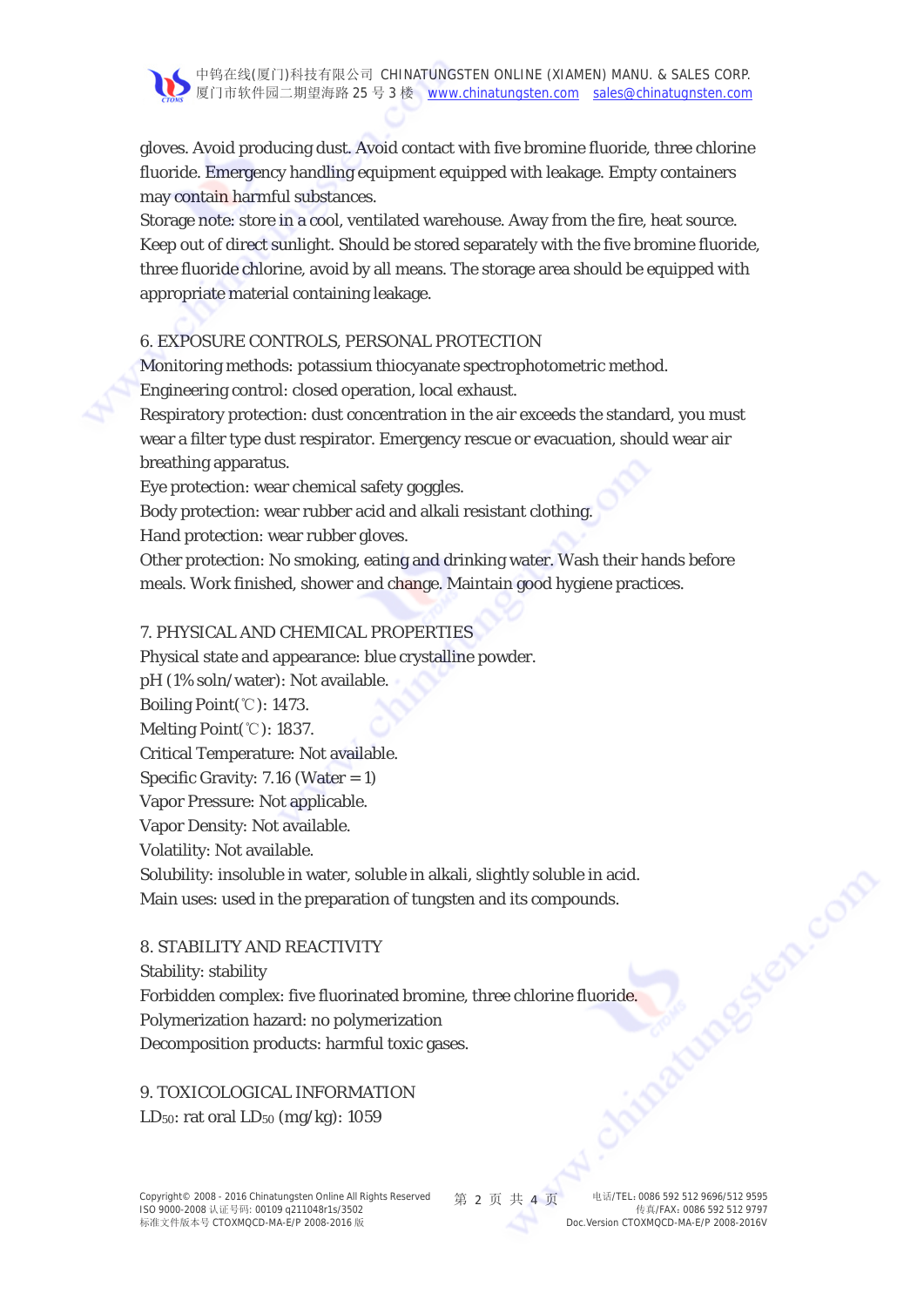

### 10. DISPOSAL

Nature of waste: industrial solid waste, waste

Waste disposal methods: Disposal by incineration. Reuse containers in places where it can be used or buried in a specified site.

Waste matters needing attention: prior to the disposal of the state and local regulations should be referred to the relevant regulations.

## 11. TRANSPORTATION INFORMATION

Transport note: shipment to complete the packing, loading should be safe. To ensure that the container does not leak, do not fall, do not fall, do not damage. With no halide, halide, edible chemicals, such as mixed transport. Transportation should prevent direct-sun exposure, rain, high temperature resistant. Vehicle transport should be thoroughly cleaned. Road transport should be in accordance with the provisions of the road.

## 12. REGULATORY INFORMATION

The following laws and regulations and standards for the safe use of chemicals, storage, transportation, loading and unloading, classification and marking and other aspects have made the corresponding provisions:

People's Republic of China production safety law (by June 29, 2002 ninth twenty-eighth meeting of the NPC Standing Committee);

People's Republic of China occupation disease prevention law (by October 27, 2001 ninth twenty-fourth meeting of the NPC Standing Committee);

People's Republic of China Environmental Protection Act (December 26, 1989 seventh session of the Standing Committee of the Eleventh National People's Congress adopted);

Workplace harmful factors occupational exposure limits (2-2002 GBZ).

## 13. THE SUPPLIER'S INFORMATION

Supplier's Name: Chinatungsten Online (Xiamen) Manu. & Sales Corp. Supplier's Address: 3F, No.25 WH RD, Xiamen Software Park II, Fujian, 361008 China<br>Supplier's Telephone: +86 5925129696<br>Supplier's Fax: +86 5925129797<br>Supplier's E-mail: info@chinatungsten.com<br>Supplier's Website: www.china Supplier's Telephone: +86 5925129696 Supplier's Fax: +86 5925129797 Supplier's E-mail: info@chinatungsten.com Supplier's Website: www.chinatungsten.com

14. EMERGENCY INFORMATION Telephone: +86 592 512 9595 Cell phone: +86 13806045308

The information above is believed to be accurate and represents the best information currently available to us. However, we make no warranty of merchantability or any other warranty, express or implied, with respect to such information, and we assume